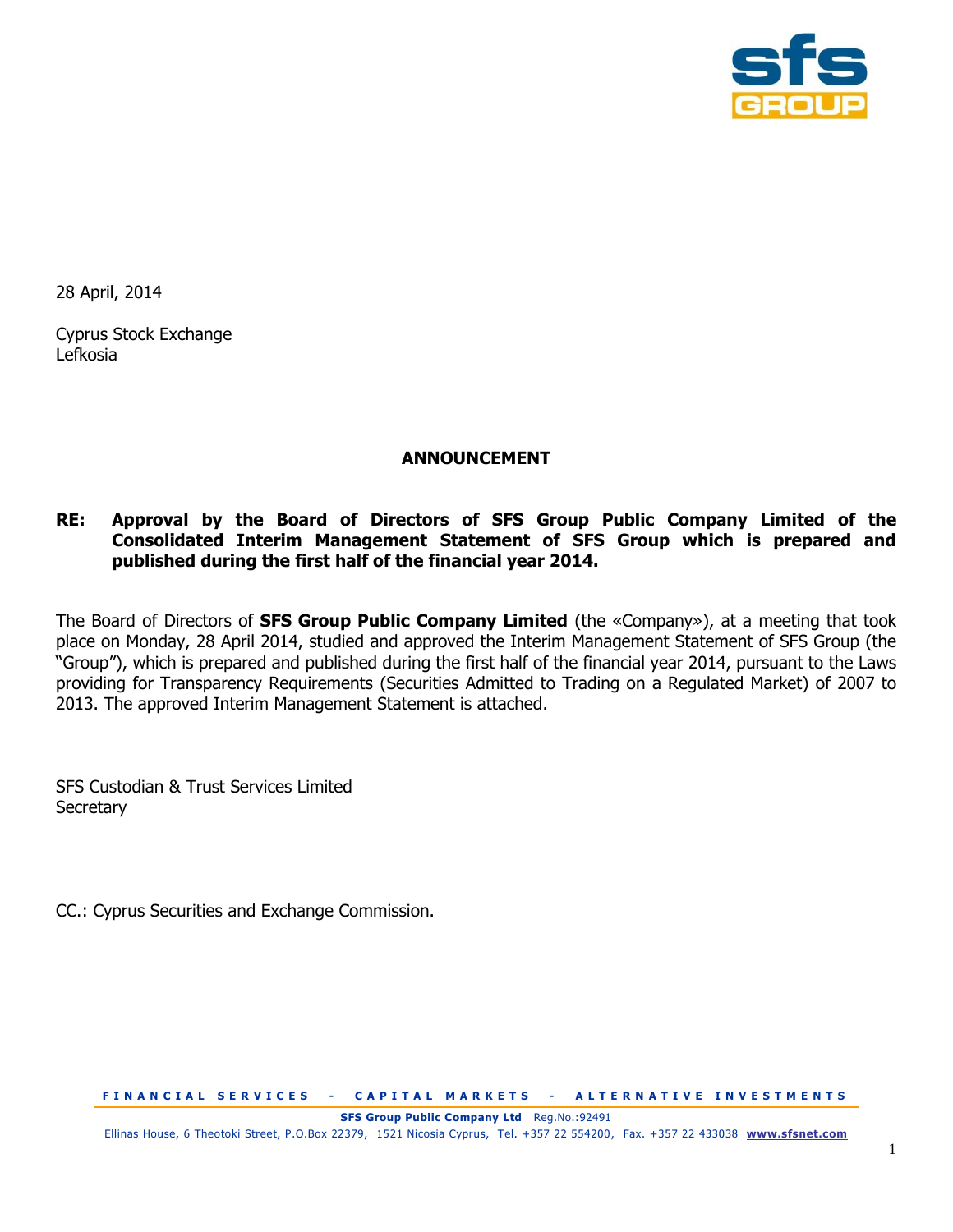

We present the Interim Management Statement of SFS Group Public Company Limited (the "Group") pursuant to the provisions of Section 11 of the Laws providing for Transparency Requirements (Securities Admitted to Trading on a Regulated Market) of 2007 to 2013:

### **UNAUDITED INTERIM MANAGEMENT STATEMENT FOR THE PERIOD 1 JANUARY TO 28 APRIL 2014**

The Board of Directors of SFS Group Public Company Limited (the "Company") presents the Interim Management Statement of the Group which is published during the first semester of the financial year 2014 and covers the period from the commencement of the first semester of 2014 until today (the "reference period") and which has not been audited by the external auditors of the Group.

### **Main activities**

The Group's main activities remain the same and include the provision of advisory and other financial services in Cyprus and abroad, purchase and/or sale of titles for own account as well as for third parties, investments in property and property development, strategic investments in associated companies, trading activities and other related services.

#### **Significant facts and transactions**

During the reference period, there were no significant transactions taking place that would affect the results of the Group. Nevertheless, the continuing, unprecedented economic crisis and the protracted, deep recession, continue to bear negatively on the Group results, and foster risks and uncertainties (see below).

### **Results**

Group Results during the reference period, show a reduction in total revenues as compared to those in the corresponding period of last year. The Total Contribution of operations is also reduced in the reference period as compared to the corresponding period in the last year, as well as operating costs are reduced as compared to the corresponding period of last year, following the continuous efforts of the Management for the better handling and reduction of costs. As a result, despite the continuing crisis, during the reference period, loss from activities remained in similar levels with those of the corresponding last year period.

### **Financial Condition**

Total Group Assets remained at approximately the same levels as at 31 December 2013, whereas the Total Shareholders' Equity presents a decrease corresponding to the Group loss during the reference period.

### **Continuing Risks and uncertainties**

Group results continue to be negatively affected from the recessionary economic trend, with further decreases in the revenues from the commercial sector, financial sector, as well as those resulting from real estate management and development. Furthermore, the still uncertain economic conditions, coupled with the, up-todate, virtually non-existent availability of liquidity for loan financing by the banking sector, are expected to negatively impact on the ability of commercial and other debtors of the Group to repay their dues towards the Group, on the real estate prices and rent receivables, interest for sales and purchases in the real estate sector,

Ellinas House, 6 Theotoki Street, P.O.Box 22379, 1521 Nicosia Cyprus, Tel. +357 22 554200, Fax. +357 22 433038 **[www.sfsnet.com](http://www.sfsnet.com/)**